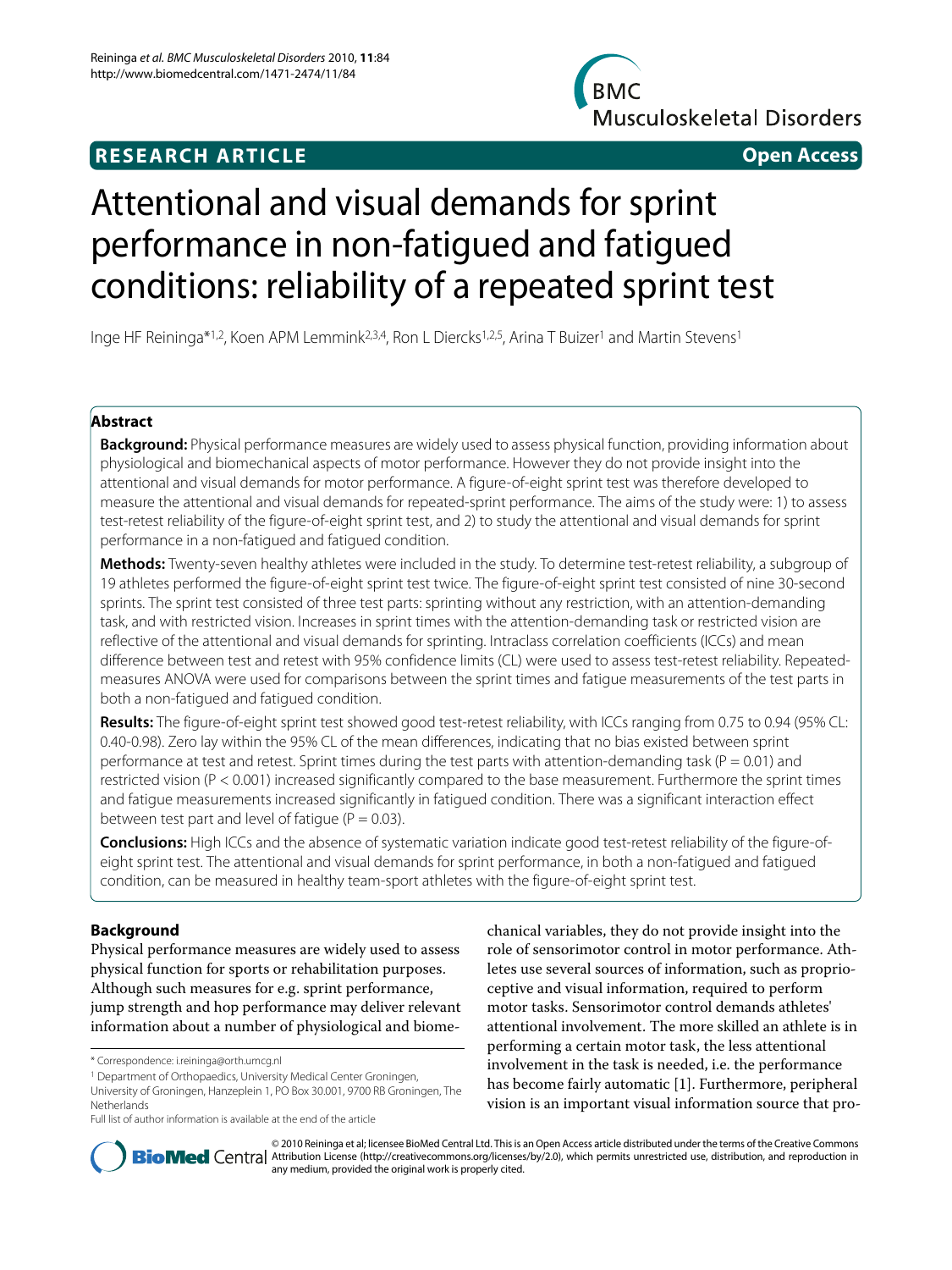vides valuable information for the control of the athlete's own movements [[1\]](#page-8-0).

Dependency on attention can be measured by adding a concurrent attention-demanding task to a primary motor task. The level of (dual-task) interference serves as an estimate of the amount of attention needed to perform the primary motor task. Indeed, when the motor task is performed worse if executed simultaneously with the attention-demanding task it is argued that performance of the motor task is not yet automated [\[2](#page-8-1)[,3](#page-8-2)]. Dependency on visual information can be measured by restricting the available visual information while performing the primary motor task. In this case, decrease in motor performance is reflective of the dependency on visual information [\[3](#page-8-2)].

The ability to perform sports activities under fatigued conditions is of great importance. Sports injuries tend to occur at the end of a sporting event, when the athlete is fatigued [\[4](#page-8-3),[5\]](#page-8-4). Fatigue is caused by a combination of different physiological mechanisms occurring at both the central and the peripheral levels, leading to decreased sensorimotor control [[6\]](#page-8-5). Some studies have reported decreased lower-limb joint proprioception [\[5](#page-8-4)[,7](#page-8-6)], increased joint laxity and a delay in muscle response [\[7](#page-8-6)[,8](#page-8-7)] following fatiguing exercise. Moreover, research has proven that dependency on attention and visual information for sensorimotor control may increase with fatigue [[9,](#page-8-8)[10\]](#page-8-9).

In field-based team sports, half of all injuries affect the lower extremities [[11\]](#page-8-10). Research has established that damage to the musculoskeletal system of the lower extremities results in loss of proprioceptive information [[12,](#page-8-11)[13\]](#page-8-12). Rehabilitation after these injuries may be seen as sensorimotor learning, where the injured athlete has to relearn coordinated movement patterns based on an altered proprioceptive feedback. During this learning process, the attentional demands for sensorimotor control are raised [[2,](#page-8-1)[3\]](#page-8-2). Furthermore, until the motor programs are adapted to the altered proprioceptive feedback, the athlete has to depend on other sources of information. This results, for example, in a disproportional dependency on vision as an important information source to perform motor tasks without performance loss [[3\]](#page-8-2). Hence the hypothesis is that, while an athlete recovering from a lower-limb injury is disproportionately dependent on attention and visual information while performing physical activities, particularly in a fatigued physical condition, he is not yet fully recovered and a return to strenuous physical activities such as sports may entail an increased risk of reinjury.

Based on the aforementioned thoughts, it can be argued that a test is needed which provides insight not only into the physical condition but also into the attentional and visual demands for sensorimotor control. A figure-ofeight sprint test of an intermittent and multidirectional nature was developed, reflecting two basic characteristics of field-based team sports. To determine the attentional and visual demands for sprinting, the sprint test has to be performed with a concurrent attention-demanding task or with restricted vision. Within this framework the protocol of sprinting and recovery was developed with two goals. First, to induce fatigue within due time to be able to discriminate between a non-fatigued and a fatigued condition in one test. Second, to be able to practically measure the effects of a concurrent attention-demanding task and visual restriction on sprint performance. Testing physical performance under fatigued conditions has been suggested to improve the possibilities of evaluating the effects of training or rehabilitation [\[14](#page-8-13)]. It is also necessary to know if the detected effects are genuine (that is, caused by training or rehabilitation), or if they are caused by the instrumentation system's measurement errors or normal variation of a person's performance. Hence the main purposes of this study were: 1) to assess test-retest reliability of the figure-of-eight sprint test in

healthy team-sport athletes, and 2) to study the effect of sprinting with a concurrent attention-demanding task or with restricted visual information on sprint performance in both a non-fatigued and fatigued condition.

# **Methods**

# **Subjects**

Healthy team-sport athletes who were physically active at least three times a week and without a history of trauma to the lower extremities and/or other injuries that have been suggested to affect sprinting capabilities were included in the study. The subjects were recruited via sports clubs. Twenty-seven subjects (16 men and 11 women) were included in the study. They had a mean age of  $23 \pm 3$  years, with a mean weight of  $74 \pm 11$  kg and a mean height of  $1.81 \pm 0.11$  m, and they had a median activity level of 85 points (range 75 to 95) according to the Sports Activity Score of the Cincinnati Knee Rating System [\[15\]](#page-8-14). A subgroup of 19 subjects (9 men and 10 women) performed the figure-of-eight sprint test twice to determine test-retest reliability. They had a mean age of  $22 \pm 3$  years, with a mean weight of  $72 \pm 10$  kg and a mean height of  $1.79 \pm 0.11$  m, and they had a median activity level of 85 points (range 75 to 95), according to the Sports Activity Score of the Cincinnati Knee Rating System [\[15\]](#page-8-14). All subjects gave written informed consent prior to testing. This study and its protocol were approved by the Local Medical Ethics Committee of University Medical Center Groningen.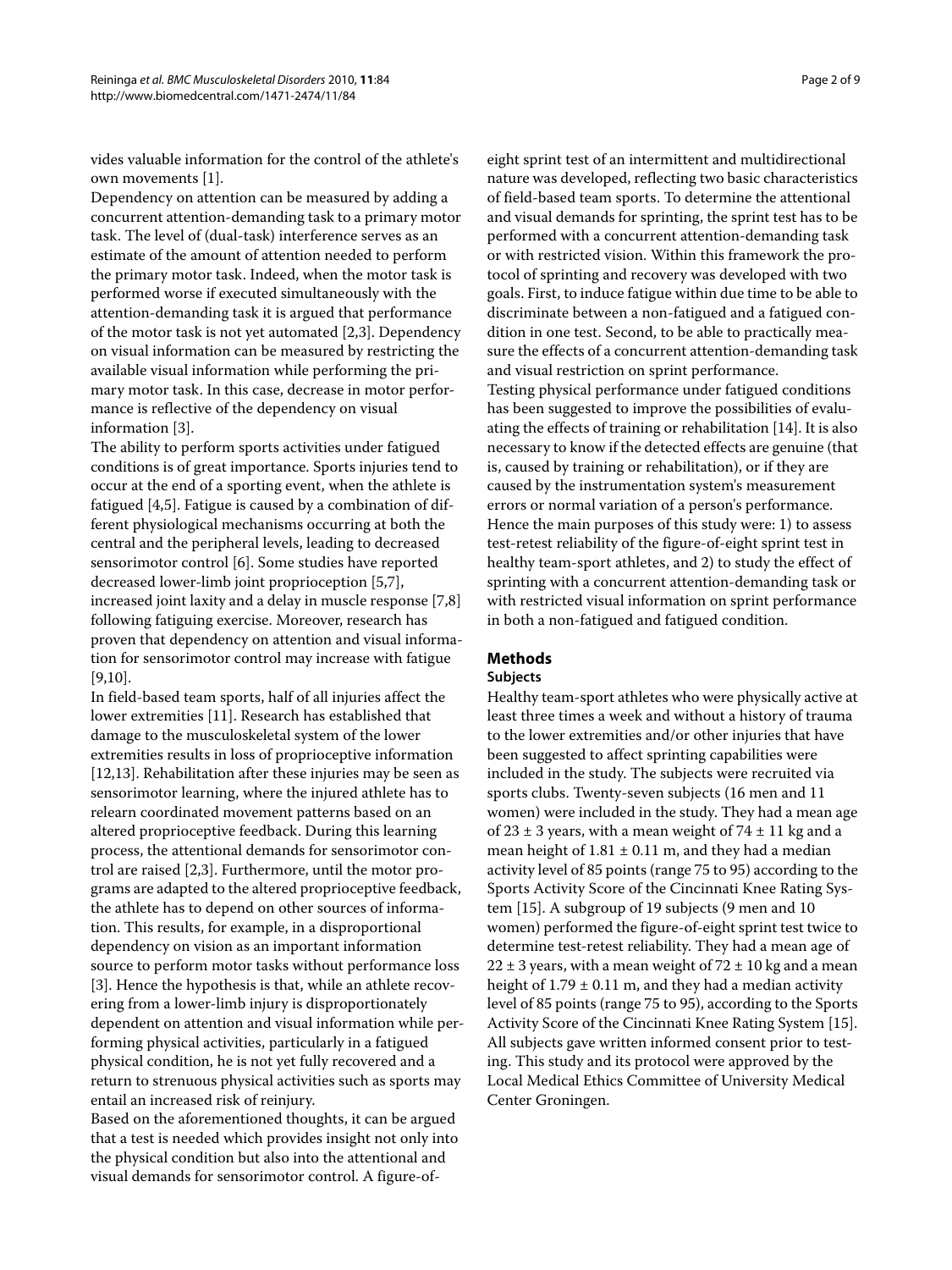#### **Assessment**

#### **Figure-of-eight sprint test**

The sprint track of the sprint test has a figure-of-eight shape (Figure [1\)](#page-2-0), allowing constant directional changes that place continuous strain on the ankle and knee joints. The test has an intermittent character and consists of nine 30-second maximal sprints, with the first three sprints interspersed by a 2-minute active recovery period and a 15-s active recovery period interspersing the subsequent six sprints. After 30 s of maximal exercise, depletion of phosphocreatine (PCr) stores has been reported to be 60-80% from resting values [\[16](#page-8-15)]. A recovery period of two minutes after maximal effort is sufficient to restore PCr concentrations up to 90% of resting values [\[17](#page-8-16)], reflecting a non-fatigued condition. By shortening the recovery periods to 15 s after the third sprint, the PCr stores can only be partly restored and the oxygen uptake and lactate concentrations remain high [\[18](#page-8-17)] resulting in fatigue. From a practical point of view, the sprint duration of 30 s is adequate to measure the effects of restricted vision and attention-demanding task on sprint performance.

Primary outcome measure was the time needed to sprint three laps of the figure-of-eight track per maximal sprint. We chose three laps as the fixed distance because all subjects were able to cover that distance within 30 s. However, the duration of the sprints was set at 30 s, because we wanted to have a consistent work-rest ratio and test duration for all subjects. The first three sprints were interspersed with 2-minute rest periods, to assess sprint performance in a relatively non-fatigued physical condition. The resting period interspersing sprints 4-9 was

<span id="page-2-0"></span>

shortened to 15 s. Subjects were instructed to walk around during these resting periods. The start and finish of each sprint and the subsequent resting period were indicated using sound signals on a pre-recorded compact disc. Sprint times were measured with electronic timing equipment by means of twin-beam photocell gates (HL 2- 31 Photocell, Tagheuer, la Chaux-de-Fond, Switzerland), placed approximately 0.75 m above ground. The photocells were linked to an electronic timer with an accuracy of 0.01 s. Each sprint was initiated from a line 30 cm behind the midline of the figure-of-eight, to prevent false triggering of the timing gate.

The test consisted of three parts: sprinting without any restriction (base measurement), sprinting with a concurrent attention-demanding task and sprinting with restricted vision. All test parts had to be conducted on different testing days within two weeks, with at least one day between measurements. The order in which the test parts were conducted was determined by randomisation at the first measurement session.

The amount of attention needed to perform the sprint test was measured by performing an additional attentiondemanding task next to the sprint test. This task consisted of an auditory Strooptask in which the subjects heard a man's voice enunciating the words 'high' and 'low' in either a high or a low pitch. Subjects were requested to indicate as fast as possible whether the pitch was high or low, and to suppress the strong tendency to repeat the spoken word [[19](#page-8-18)]. A single 30-second trial of the Strooptask consisted of 12 words. Subjects were instructed to focus on the Strooptask during sprinting. Before starting the sprint test, the Strooptask was first practiced in a sitting position.

Dependency on visual information for sprinting was assessed by means of restricted vision, using goggles with blurry lenses and 15-mm diameter circles right in front of the eyes, thus allowing central vision to remain unlimited and creating restricted (blurry) peripheral vision. The goggles could be worn over corrective spectacles. Lemmink et al. [\[20\]](#page-8-19) demonstrated that especially the control of directional changes during sprinting decreases when peripheral vision is restricted.

#### **Fatigue measurements**

Three procedures were used to gain insight into the level of fatigue. First, heart rate was monitored every 5 s during the test with a heart rate transmitter and receiver (Polar S810, Kempele, Finland). After the sprint test, the recorded heart rates were extracted from the receiver onto a personal computer. Mean heart rates per sprint (e.g. without the resting periods) were calculated using software (Polar Precision Performance Software 3.0, Kempele, Finland). To provide an indication of the anaerobic contribution to the sprint test, blood lactate concen-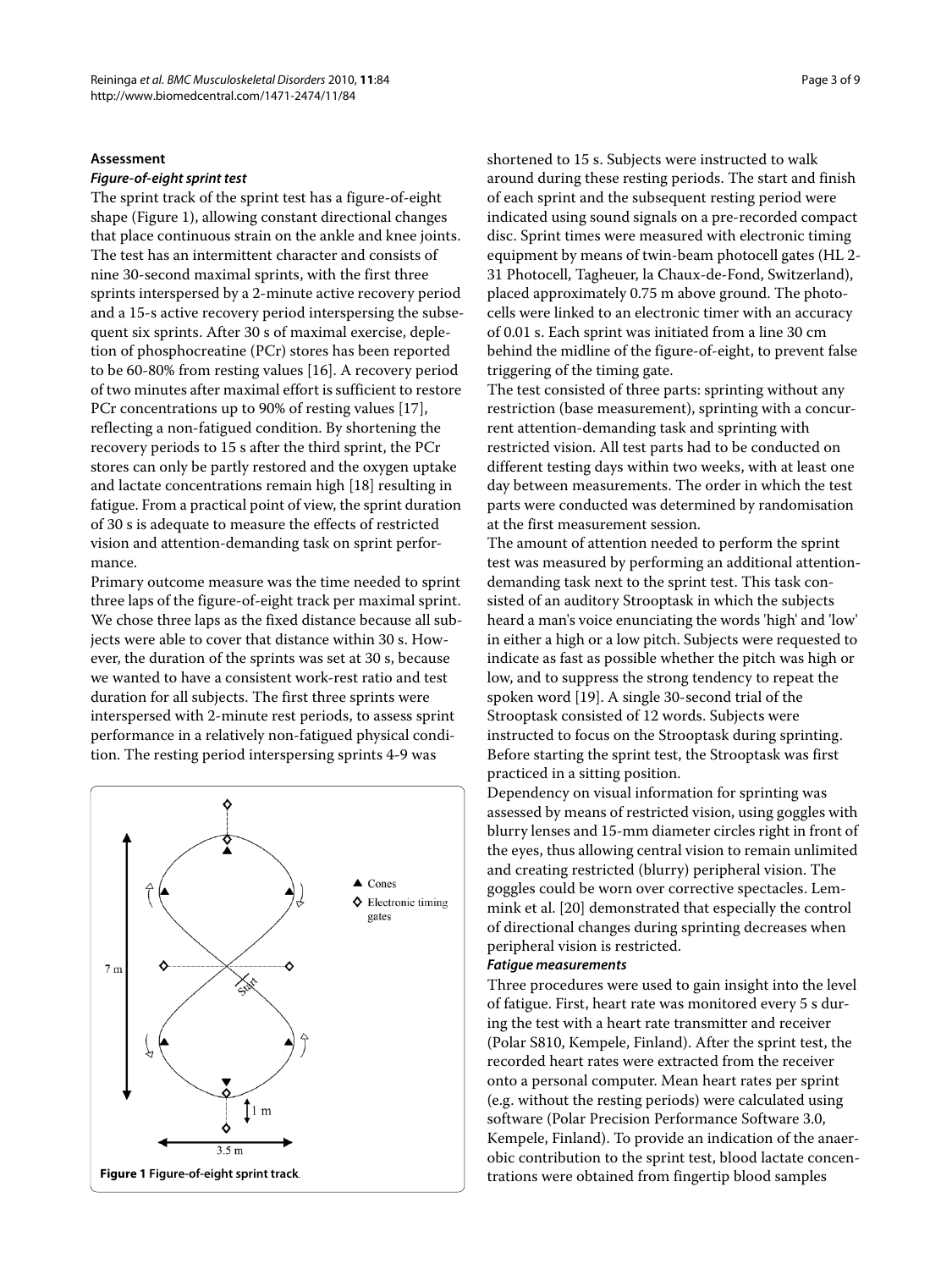before the figure-of-eight sprint test, immediately after the third sprint and after the test (AccuCheck Softclix Pro Lancets, Roche Diagnostics GmbH, Mannheim, Germany), and subsequently analysed for lactate concentrations (YSI 2300 Lactate Analyzer, Yellow Springs, OH, USA). At these three moments Ratings of Perceived Exertion (RPE) were recorded using a 15-point scale [\[21\]](#page-8-20).

#### **Procedures**

The figure-of-eight sprint test was conducted on a rubberised floor in a sports hall during the subject's normal training hours, varying between 5 and 10 p.m. All test parts were completed at approximately the same time of day. Subjects wore the same shoes during all test parts. Before the warm-up, the RPE scale was explained to the subjects according to the scale instructions [\[21\]](#page-8-20). All subjects performed a regular warm-up, consisting of running activities followed by stretching of the leg muscles. Additionally, prior to the regular warm-up subjects were allowed to perform a short general warm-up on a cycle ergometer. All subjects were familiarised with the figureof-eight track by means of a 30-second practice sprint, and the goggles were used during familiarisation when the test part 'sprinting with restricted vision' had to be performed. To assess test-retest reliability of the figureof-eight sprint test, the subjects in the subgroup performed all three test parts twice with a 2-week interval between the test and retest sessions.

#### **Statistical analyses**

All statistical analyses were computed using Statistical Package for the Social Sciences (SPSS, Inc., Version 14.0, 2006, Chicago, IL, USA). The level of significance was set at P < 0.05. Measures of centrality and spread are presented as means ± standard deviations. We used the mean sprint time of the first three sprints as mean sprint time in a relatively non-fatigued state, and the mean time of the last three sprints as mean sprint time in a fatigued state. The 4th, 5th and 6th sprints were seen as transitional sprints from a non-fatigued to a fatigued physical state. Mean heart rates in non-fatigued condition and fatigued

condition consisted of the mean heart rate (without the interspersed resting periods) of the first three sprints and the last three sprints respectively.

#### **Test-retest reliability**

To gain insight into relative reliability, Intraclass Correlation Coefficients (ICCs) (two-way mixed effects, absolute agreement) and 95% confidence limits (CLs) of the primary outcome measure were calculated [\[22](#page-8-21)]. As a general rule, an ICC over 0.90 is considered to be high, between 0.80 and 0.90 moderate, and below 0.80 insufficient for physiological field tests [[23\]](#page-8-22). Baumgartner and Jackson [[24\]](#page-8-23) state that ICCs of a minimum of 0.80 are acceptable for physical measures.

The mean difference between test and retest with a 95% CL was calculated for absolute reliability [\[25\]](#page-8-24). Zero lying within the 95% CL of the mean difference can be seen as a criterion for absolute reliability. Consequently, when zero lies outside the 95% CL a bias in the measurements is indicated [\[22](#page-8-21)[,25](#page-8-24)]. This method was also used to investigate agreement in heart rates, RPE scores and lactate concentrations between test and retest sessions.

## **Effects of attention-demanding task, restricted vision and fatigue on sprint performance**

A repeated-measures analysis of variance (ANOVA), with test part as the between-subjects factor and fatigue state as the within-subjects factor, was performed on the sprint times and on the fatigue measurements. Significant main effects for all ANOVA were followed up using Bonferroni adjustments.

### **Results**

### **Test-retest reliability**

The times of the first sprint were higher than those of the subsequent sprints (Figure [2\)](#page-4-0). The athletes probably had a subconscious tendency to hold back for later sprints. Furthermore, when the first sprint was excluded from the sprint time in a non-fatigued state the ICCs increased (Table 1), therefore we excluded the first sprint from further analysis and used the mean sprint time of the 2<sup>nd</sup> and 3rd sprints as mean sprint time in a relatively non-fatigued state. Conversely, the 9th and last sprint was faster than

**Table 1: Intraclass correlation coefficients for relative reliability of sprint times during a repeated (9 × 30 s) figure-of-eight sprint test with varying rest periods with and without the first and last sprints.\*†**

|            |                       | <b>Base measurement</b> | <b>Attention-</b><br>demanding task | <b>Restricted vision</b> |
|------------|-----------------------|-------------------------|-------------------------------------|--------------------------|
| <b>NFC</b> | First sprint included | $0.77(0.50 - 0.90)$     | $0.78(0.54 - 0.92)$                 | $0.85(0.67 - 0.93)$      |
|            | First sprint excluded | $0.80(0.60 - 0.92)$     | $0.83(0.61 - 0.93)$                 | $0.86(0.67 - 0.94)$      |
| FC         | Last sprint included  | $0.90(0.74 - 0.96)$     | $0.82(0.59 - 0.92)$                 | $0.68(0.35 - 0.86)$      |
|            | Last sprint excluded  | $0.94(0.85 - 0.98)$     | $0.85(0.65 - 0.94)$                 | $0.75(0.45 - 0.89)$      |

\* NFC, non-fatigued condition; FC, fatigued condition.

† Values in parentheses are 95% confidence limits.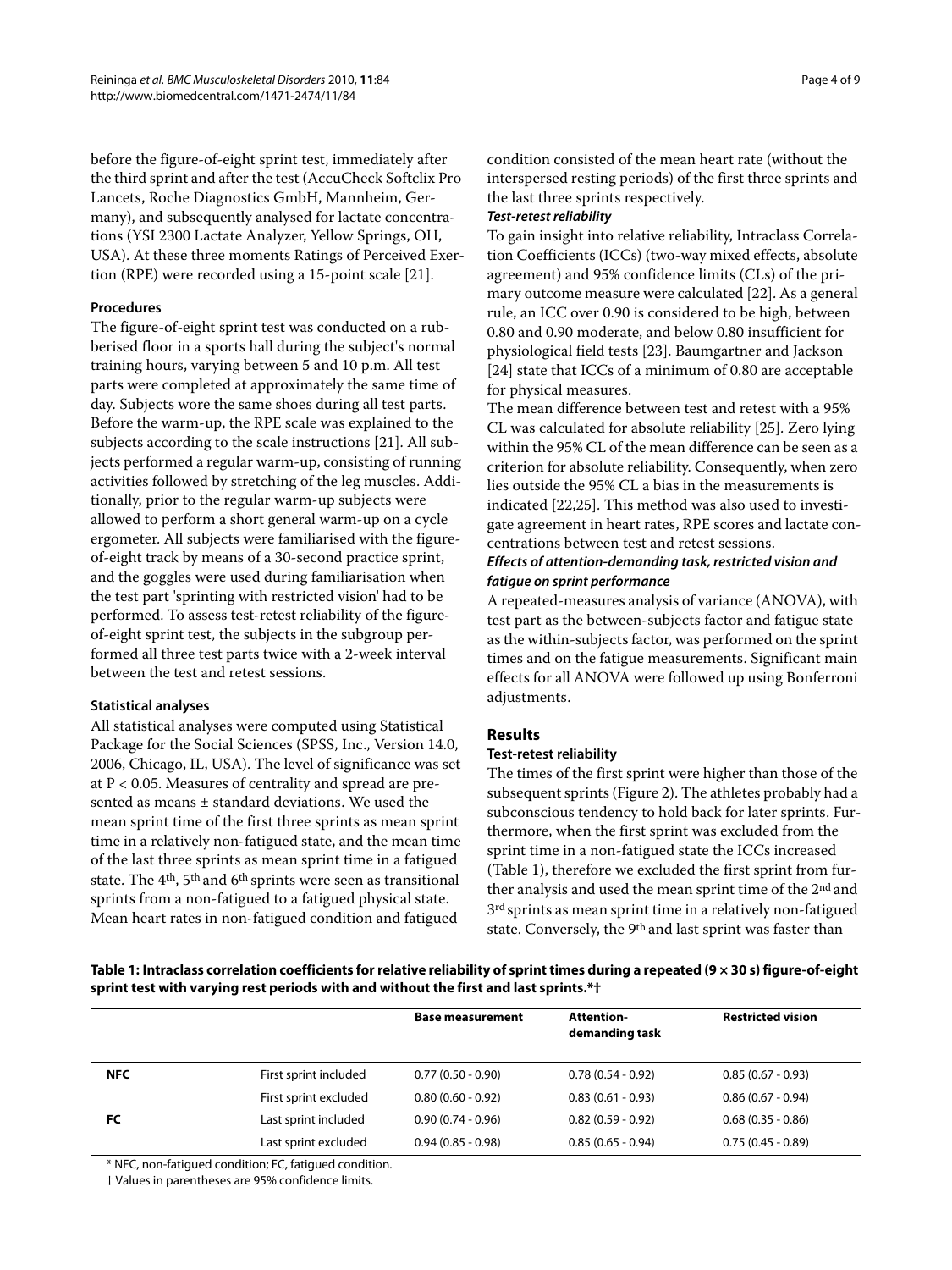<span id="page-4-0"></span>

the previous sprints, probably because the subjects gave all they had left for their final sprint performance. The ICCs also increased when the last sprint was excluded from the sprint time in a fatigued state (Table 1), hence we used the mean time of the 7<sup>th</sup> and 8<sup>th</sup> sprints as mean sprint time in a fatigued state. Consequently, the mean heart rates in non-fatigued state and fatigued state consisted of the mean heart rate (without the interspersed resting periods) of the 2nd and 3rd sprints, and the 7th and 8<sup>th</sup> sprints respectively.

The figure-of-eight sprint test revealed a good level of test-retest reliability as evidenced by ICC values ranging from 0.75 for the test part 'restricted vision fatigued' to 0.94 for the test part 'base measurement fatigued' (95% likely range: 0.40-0.98), and by the values of the mean differences between test and retest that were small when compared with the means of test and retest with zero lying within the 95% CL of all test parts (Table 2). Agreement data for heart rates, RPE scores and lactate concentrations are presented in Table 3. Zero lay within the 95% CL of all fatigue measurements.

## **Effects of attention-demanding task, restricted vision and fatigue on sprint performance**

As in the test-retest reliability analysis, the first and last sprints were excluded from further analysis. Sprint times of the figure-of-eight sprint test are presented in Table 4. There was a significant main effect of test part on sprint times (P < 0.001). Post-hoc analyses revealed that the sprint times on the test part 'base measurement' were significantly lower than those on the test parts 'attentiondemanding task' ( $P = 0.01$ ) and 'restricted vision' ( $P <$ 0.001), regardless of fatigue state. There was also a significant main effect of fatigue state on sprint times (P < 0.001), indicating a significant increase in sprint times in fatigued condition on all test parts, and there was a significant interaction effect between test part and fatigue state  $(P = 0.03)$ 

Table 5 shows the mean and standard deviations of the heart rates, RPE scores and lactate concentrations. There was no significant main effect of test part on heart rates, lactate concentrations or RPE scores ( $P > 0.05$ ), indicating comparable heart rates, RPE scores and lactate concentrations on all test parts. The main effect of fatigue state was significant ( $P < 0.001$ ) for all fatigue measurements, indicating a significant increase in heart rates, RPE scores and lactate concentrations in fatigued condition on all test parts.

#### **Discussion**

Using two basic characteristics of field-based team sports, namely repeated sprint and multidirectional nature, we developed a figure-of-eight sprint test. This test allows insight into not only the physical condition but also the attentional and visual demands for sensorimotor control. Overall, the figure-of-eight sprint test showed

| Table 2: Absolute reliability data for sprint times during a repeated (9 $\times$ 30 s) figure-of-eight sprint test with varying rest |  |
|---------------------------------------------------------------------------------------------------------------------------------------|--|
| periods.*†‡                                                                                                                           |  |

|                                     |            | <b>Test</b> | Retest    | <b>Mean difference</b> | 95% CL       |
|-------------------------------------|------------|-------------|-----------|------------------------|--------------|
| <b>Base</b><br>measurement          | <b>NFC</b> | 20.8(1.0)   | 21.0(1.0) | $-0.2$                 | $-0.5 - 0.1$ |
|                                     | FC         | 22.4(1.2)   | 22.3(1.4) | 0.1                    | $-0.1 - 0.3$ |
| <b>Attention-</b><br>demanding task | <b>NFC</b> | 21.1(1.1)   | 21.0(1.1) | 0.1                    | $-0.2 - 0.4$ |
|                                     | FC         | 22.7(1.2)   | 22.5(1.3) | 0.2                    | $-0.1 - 0.5$ |
| <b>Restricted vision</b>            | <b>NFC</b> | 21.7(1.3)   | 21.6(1.2) | 0.1                    | $-0.2 - 0.4$ |
|                                     | FC         | 22.9(1.3)   | 22.6(1.4) | 0.2                    | $-0.2 - 0.7$ |

\*95% CL, 95% confidence limits; NFC, non-fatigued condition; FC, fatigued condition.

† All times are expressed in seconds.

‡ Values in parentheses are standard deviations.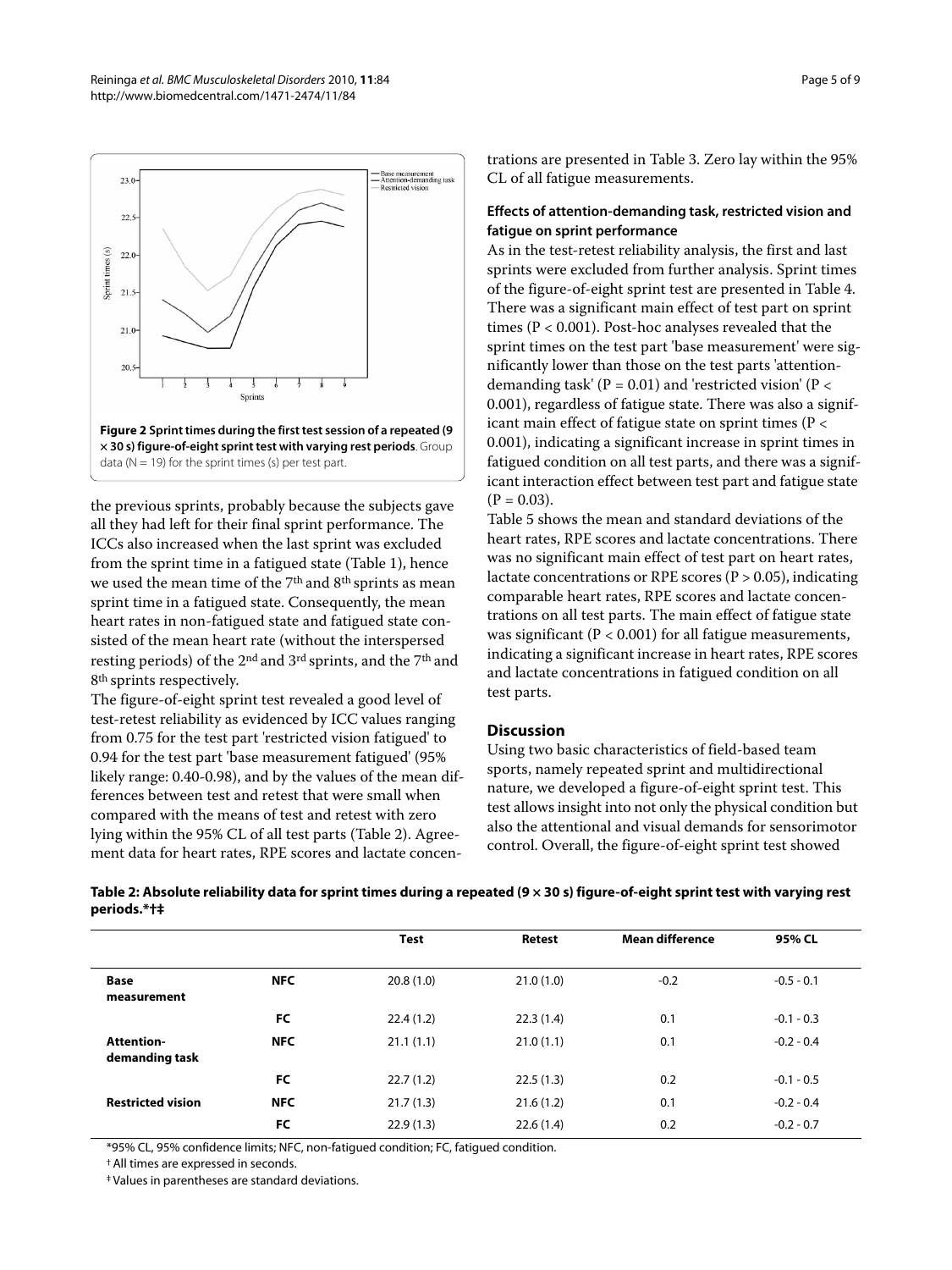|                               |            | <b>Test</b>  | <b>Retest</b> | <b>Mean difference</b> | 95% CL        |
|-------------------------------|------------|--------------|---------------|------------------------|---------------|
| <b>Heart rates</b>            |            |              |               |                        |               |
| Base<br>measurement           | P          | 76.9 (10.9)  | 79.9 (15.5)   | $-3.0$                 | $-13.4 - 7.4$ |
|                               | <b>NFC</b> | 151.6 (10.1) | 144.5 (16.9)  | 7.1                    | $-0.4 - 14.5$ |
|                               | FC         | 186.9 (7.2)  | 184.1 (9.9)   | 2.8                    | $-0.3 - 5.9$  |
| Attention-<br>demanding task  | P          | 80.3 (17.2)  | 78.8 (10.9)   | 1.5                    | $-8.5 - 11.5$ |
|                               | <b>NFC</b> | 145.6(3.8)   | 142.8 (14.9)  | 2.8                    | $-1.5 - 7.1$  |
|                               | FC         | 186.4 (9.2)  | 184.6 (8.4)   | 1.7                    | $-1.0 - 4.4$  |
| <b>Restricted vision</b>      | P          | 78.5 (11.4)  | 79.6 (9.9)    | $-1.1$                 | $-10.3 - 7.8$ |
|                               | <b>NFC</b> | 148.2 (13.5) | 141.3 (18.3)  | 6.9                    | $-0.3 - 14.2$ |
|                               | FC         | 185.1 (7.6)  | 183.6(8.1)    | 1.5                    | $-0.2 - 3.1$  |
| <b>RPE scores</b>             |            |              |               |                        |               |
| Base<br>measurement           | P          | 8.3(2.1)     | 8.0(2.3)      | 0.3                    | $-1.0 - 1.6$  |
|                               | <b>NFC</b> | 13.2(1.7)    | 12.6(1.6)     | 0.6                    | $-0.3 - 1.5$  |
|                               | FC         | 16.7(1.6)    | 16.5(1.4)     | 0.2                    | $-0.2 - 0.6$  |
| Attention-<br>demanding task  | P          | 8.0(2.4)     | 8.1(2.3)      | $-0.1$                 | $-1.1 - 0.9$  |
|                               | <b>NFC</b> | 11.8(1.5)    | 12.1(1.9)     | $-0.2$                 | $-1.4 - 1.0$  |
|                               | FC         | 15.2(1.5)    | 15.8(1.7)     | $-0.7$                 | $-1.6 - 0.2$  |
| Restricted vision             | P          | 7.9(2.1)     | 8.3(2.4)      | $-0.4$                 | $-1.1 - 0.3$  |
|                               | <b>NFC</b> | 12.5(1.8)    | 12.6(1.9)     | $-0.1$                 | $-1.0 - 0.9$  |
|                               | FC         | 15.7(1.7)    | 16.2(1.3)     | $-0.5$                 | $-1.3 - 0.3$  |
| <b>Lactate concentrations</b> |            |              |               |                        |               |
| Base<br>measurement           | P          | 2.1(1.3)     | 1.7(0.6)      | 0.2                    | $-0.1 - 0.4$  |
|                               | <b>NFC</b> | 7.3(1.8)     | 6.6(2.5)      | 0.4                    | $-0.4 - 1.1$  |
|                               | FC         | 10.3(2.7)    | 9.8(2.2)      | 0.2                    | $-0.0 - 0.6$  |
| Attention-<br>demanding task  | P          | 1.9(0.9)     | 1.9(1.0)      | $-0.0$                 | $-0.3 - 0.3$  |
|                               | <b>NFC</b> | 6.4(2.0)     | 6.1(1.5)      | 0.2                    | $-0.4 - 0.7$  |
|                               | FC         | 9.5(3.8)     | 8.4(2.1)      | 0.6                    | $-3.4 - 4.5$  |
| <b>Restricted vision</b>      | P          | 1.8(0.5)     | 1.5(0.4)      | 0.1                    | $-0.0 - 0.3$  |
|                               | <b>NFC</b> | 6.1(2.1)     | 5.8(1.3)      | 0.2                    | $-0.3 - 0.7$  |
|                               | FC         | 9.4(2.8)     | 8.8(1.8)      | 0.3                    | $-0.1 - 0.7$  |

# **Table 3: Agreement data for heart rates, RPE scores and lactate concentrations obtained during a repeated (9 × 30 s) figure-of-eight sprint test with varying rest periods.\* †‡**

\* 95% CL, 95% confidence limits; P, pre-test assessment; NFC, assessment at sprint 3; FC, assessment at the end of the sprint test.

† Heart rates are expressed in beats·min-1 and lactate concentrations as mmol·L-1.

‡ Values in parentheses are standard deviations.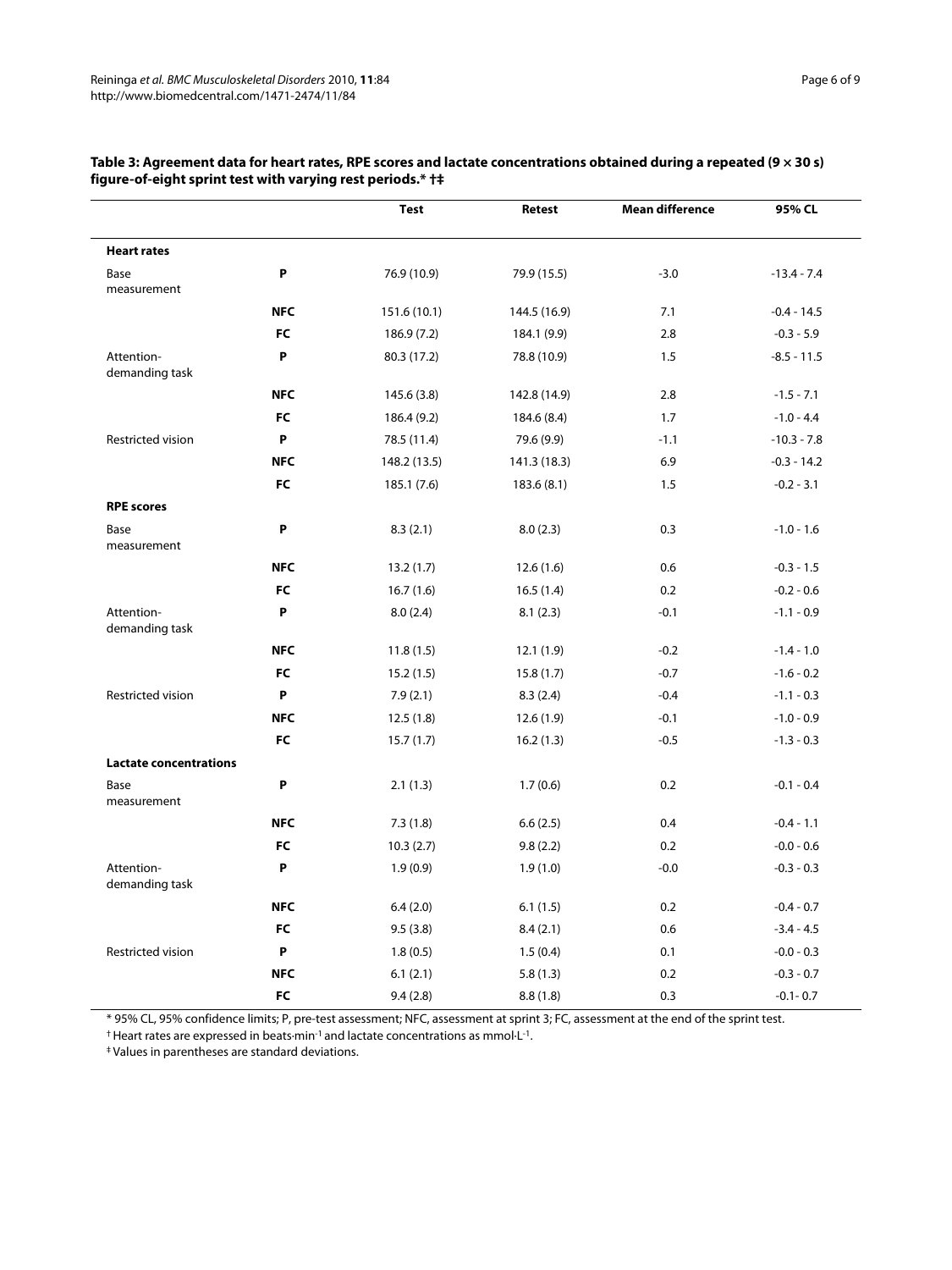|            | <b>Base measurement</b> | <b>Attention-demanding task</b> | <b>Restricted vision</b> |
|------------|-------------------------|---------------------------------|--------------------------|
| <b>NFC</b> | 20.7(0.8)               | 21.0(1.0)                       | 21.4 (1.0)               |
| FC         | 22.0(1.1)               | 22.4(1.1)                       | 22.6(1.1)                |

#### **Table 4: Mean sprint times during a repeated (9 × 30 s) figure-of-eight sprint test with varying rest periods.\* †‡**

\* NFC, non-fatigued condition; FC, fatigued condition.

† Sprint times are expressed in seconds.

‡ Values in parentheses are standard deviations.

good test-retest reliability. Furthermore, the attentional and visual demands for sprint performance, in both nonfatigued and fatigued condition, can be measured in healthy team-sport athletes by means of the figure-ofeight sprint test.

To determine test-retest reliability, ICC values, mean difference and 95% CL of the mean differences have been reported as appropriate and clear, though several authors use other measures (such as Pearson's correlation coefficient, coefficient of repeatability and coefficient of variation) [[22\]](#page-8-21). As a general rule, ICCs of a minimum of 0.80 are considered acceptable for physical measures [[23,](#page-8-22)[24\]](#page-8-23). All test parts of the figure-of-eight sprint test, except for 'restricted vision fatigued', met the 0.80 criterion for relative reliability. Between-subject variation was relatively high in the test part 'restricted vision fatigued', which is known to influence the magnitude of the ICC value [\[22](#page-8-21)]. Conversely, absolute reliability of this test part is proven to be acceptable. Absolute reliability of the figure-of-eight sprint test is supported by the finding that the values of the mean differences for the sprint times of all test parts

were small when compared with the means at both test and retest, and that zero was within all 95% CLs. There are two components of variability associated with each assessment of measurement error: systematic bias (i.e. changes in a measure over time such as learning effects) and random error due to inherent subject or instrument variation [[26](#page-8-25)]. Learning effects may occur when subjects have not had experience with or practice at the test before being measured. Random errors are often due to changes in measurement equipment, location of the measurements and changes in the subjects. The measurement protocol used in this study comprised familiarisation sprints, both of the sprint track and of the visual restriction and attention-demanding task, to control for learning effects. Furthermore, tests were conducted in the same sports hall at approximately the same time of day and subjects wore the same shoes during the test and retest sessions.

The reliability coefficients of this study are in line with those obtained when evaluating other sprint tests. Boddington et al. [\[27](#page-8-26)] investigated the test-retest reliability of

|                                     |           | <b>Heart rate</b> | <b>RPE scores</b> | Lactate<br>concentrations |
|-------------------------------------|-----------|-------------------|-------------------|---------------------------|
| <b>Base measurement</b>             | P         |                   | 7.3(1.3)          | 1.9(0.9)                  |
|                                     | <b>NF</b> | 149.6 (12.7)      | 12.1(1.8)         | 6.8(1.6)                  |
|                                     | F         | 187.7 (8.4)       | 16.3(1.8)         | 9.8(2.6)                  |
| <b>Attention-</b><br>demanding task | P         |                   | 7.3(1.4)          | 1.9(0.7)                  |
|                                     | <b>NF</b> | 145.7 (16.2)      | 11.2(1.4)         | 6.3(1.5)                  |
|                                     | F         | 183.7 (8.8)       | 15.3(1.7)         | 8.9(2.5)                  |
| <b>Restricted vision</b>            | P         |                   | 7.5(1.9)          | 1.9(0.7)                  |
|                                     | <b>NF</b> | 146.3 (15.4)      | 11.4(1.8)         | 6.0(1.4)                  |
|                                     | F         | 182.9 (8.4)       | 16.0(1.4)         | 8.4(2.3)                  |

### **Table 5: Heart rates, RPE scores and lactate concentrations obtained during a repeated (9 × 30 s) figure-of-eight sprint test with varying rest periods.\* †‡**

\* 95% CL, 95% confidence limits; P, pre-test assessment; NF, assessment at sprint 3; F, assessment at the end of the sprint test.

† Heart rates are expressed in beats·min-1 and lactate concentrations as mmol·L-1.

‡ Values in parentheses are standard deviations.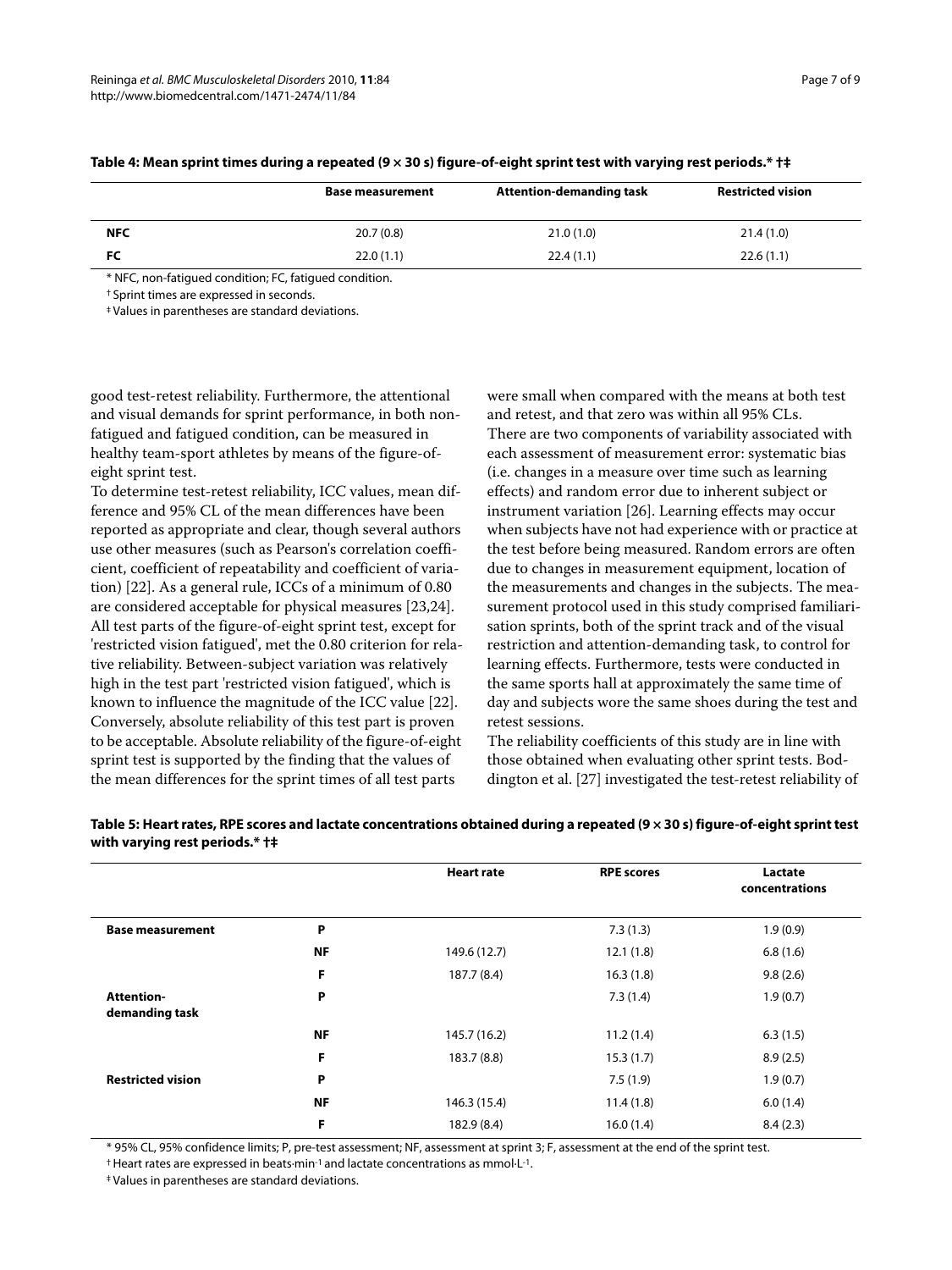a modified 5-m multiple shuttle test to determine the 'match-related fitness' of 23 female hockey players. They reported a range in ICCs of 0.74-0.98. A study to determine the test-retest reliability of a shuttle sprint and dribble test for field hockey players reported ICCs ranging from 0.71 to 0.91, and zero lay within the 95% CL [[28](#page-8-27)]. Lemmink et al. [\[29](#page-8-28)] reported ICCs of 0.86 and higher, with zero lying within the 95% CL of an interval shuttlerun test in 17 intermittent sport players. They also conducted RPE scores and heart rate measurements, which have shown to be consistent over time. A study to determine the test-retest reliability of a multiple sprint running performance test by 11 physically active men showed ICCs ranging from 0.79 to 0.94 [[30\]](#page-8-29).

All indicators of fatigue showed that fatigue was created. In general, the values of the mean differences in heart rates were small when compared with the means at test and retest. Borg's RPE scores were also consistent over time; mean differences of RPE scores were small (less than 1 point difference on the RPE scale). Mean differences in lactate concentrations between test and retest were small, ranging between 0.02 and 0.55 mmol L-1. With zero included in the 95% CL of all test parts, it can be concluded that heart rates, lactate concentrations and RPE scores were consistent between both test sessions, indicating that the amount of fatigue created during test and retest was comparable.

The second aim of this study was to examine the effect of sprinting with a concurrent attention-demanding task or with restricted vision on sprint performance in both nonfatigued and fatigued condition. Physical testing in a fatigued physical condition may provide valuable information, due to which deficiencies in an individual's physical-functional capabilities may appear unnoticed when testing only in a non-fatigued condition. Fatigue was induced by shortening the resting period between sprints. A significant decline in sprint times was seen when the resting periods were shortened, irrespective of the test part. All fatigue measurements increased significantly in fatigued condition and indicated a maximal or near-maximal effort on all test parts of the sprint test. Heart rates in fatigued condition exceeded 90% of the predicted maximal heart rate (maximal heart rate (beats  $min^{-1}$ ) = 220 - age (years) [\[31](#page-8-30)]) for all test parts. Lactate concentrations at the end of all test parts exceeded 8 mmol L-1. RPE conducted at the end of the figure-of-eight sprint test were higher than 15 (heavy exertion) for all test parts.

Sprint times increased significantly when the sprint test was performed with an attention-demanding task or with restricted vision irrespectively of level of fatigue. This indicates that, regardless of whether the athletes were fatigued, sprinting required attention and visual information. This is an important finding, since it shows that

even healthy athletes could not perform the sprints automatically, and that they were dependent on visual information for sprinting. Peripheral vision provides valuable information for the control of one's own movements, thereby playing an important role in sensorimotor control. However, sports matches are dynamic situations in which athletes should be focused on activities in their environment and not on their own movements. Sports training enhances the use of somatosensory information and decreases dependency on attention and visual information. Paillard et al. [[32](#page-8-31)] investigated whether level of competition in soccer influences postural performance. They found that professional soccer players were less dependent on visual information for postural control than regional-level soccer players. They are more skilled at using other sources of input (such as proprioceptive information) to keep motor performance optimal. This underlines the notion that not only the physical condition of athletes should be monitored, but also their attentional and visual demands for sensorimotor control. Moreover, when there is loss of proprioceptive input from the lower extremities due to damage of the musculoskeletal system, the attentional and visual demands of sensorimotor control are higher compared to healthy subjects. De Visser et al. [\[33](#page-8-32)] and Okuda et al. [[34\]](#page-8-33) reported that the attentional and visual demands of gait and postural control were raised in patients after limb-saving surgery and after ACL injury.

Additionally, the test part-level of fatigue interaction was significant, illustrating that the attentional and visual demands of sprinting increased in a fatigued physical state. Research has shown that attention and visual information can largely compensate for a disturbed proprioceptive feedback due to fatigue [[9,](#page-8-8)[10\]](#page-8-9). This demonstrates that even healthy athletes are more susceptible to injuries when fatigued. More significantly, it can be proposed that people with impaired sensorimotor control (e.g. athletes with ankle sprains or with ACL injuries) whose attentional and visual demands are already raised in a nonfatigued physical condition are disproportionately dependent on attention and visual information when fatigued, which places them at a higher risk for re-injury.

#### **Conclusions**

High ICCs and the absence of systematic variation indicate a satisfactory relative and absolute reliability of the figure-of-eight sprint test. The attentional and visual demands for sprinting of healthy athletes can be assessed with the figure-of-eight sprint test. Fatigue resulted not only in a significantly decreased sprint performance, it also increased attentional and visual demands for sprinting. Further research is needed to gain insight into the applicability of the test in a sports medicine setting to assess the attentional and visual demands for sprint per-